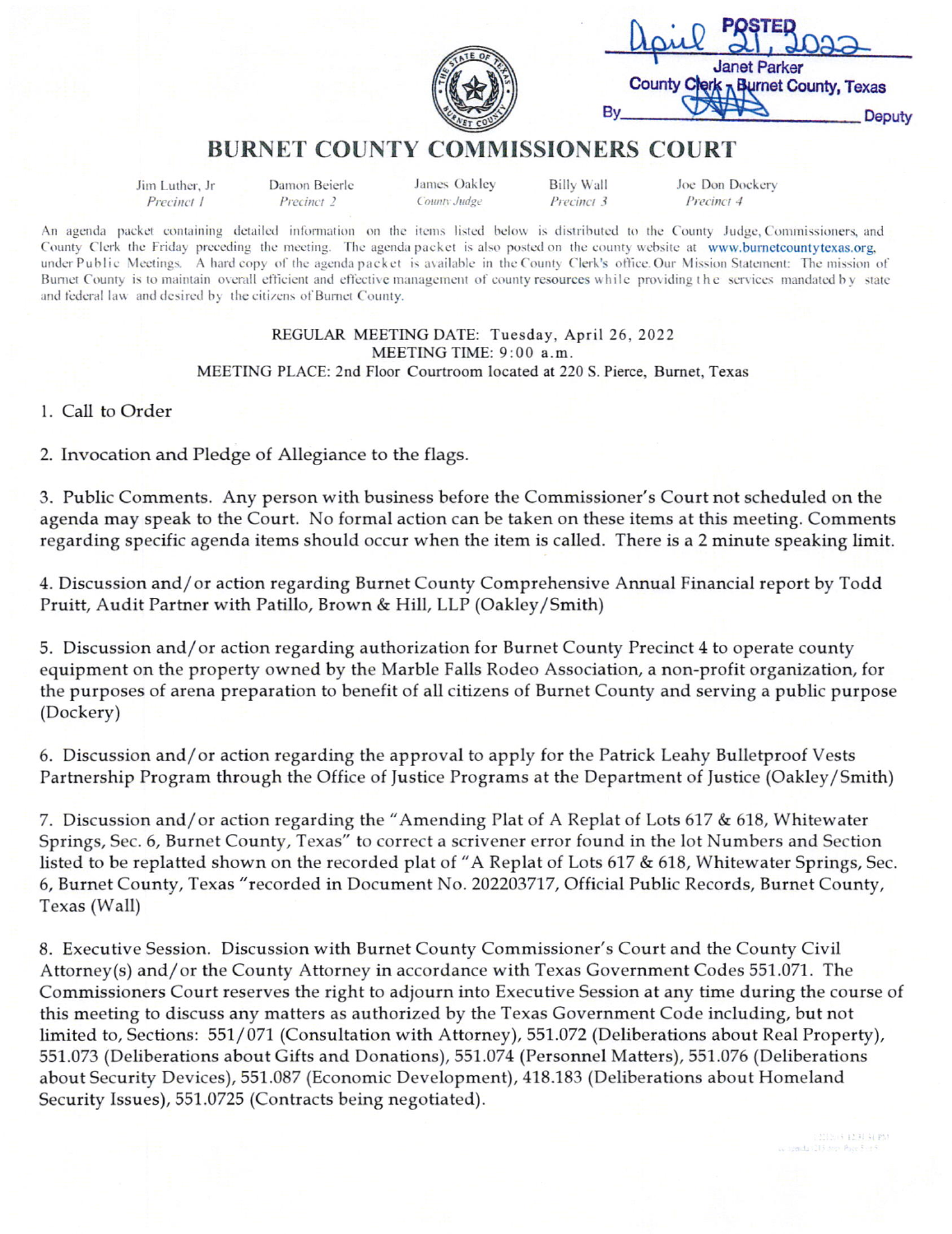

## BURNET COUNTY COMMISSIONERS COURT

Precinct 1

Jirn Luther. Jr Danon Beicrlc Billy Wall

Joe Don Dockery Precinct 4

9. Reconvene in Open Session.

10. Discussion and/or action regarding items discussed in Executive Session and take up for Consideration and possible action, pursuant to Chapter 262, Texas Local Government Code.

11. Discussion and/or action regarding Department Updates: (Oakley)

- 12. Acknowledgement of Receipt:
- 13. Discussion and/or action regarding contracts, agreements or grants to be approved and/or ratified: a. Contract Labor agreement with Elite Castle Resources for repair of damaged guardrail on CR 330

14. Discussion and/or action concerning calling for Bids and Bid openings, request for proposals/ qualifications and related openings (Oakley)

a. Approval to advertise for bids for food services for the Jail

- 15. The following items are part of the Consent Agenda and require no deliberation by the Commissioner's Court. Any item from this agenda may be considered separately:
	- a. Consideration and approval of any pending personnel issues within the policy.
	- b. Payroll approval/Personnel Action Form Approval
	- c. Consideration and approval concerning budget amendments.
	- d. Consideration and approval concerning budget line item transfers.
	- e. Consideration and authorization of payment of claims previously approved by the County Auditor.
	- f. Acceptance of reports of County Officials as required by LGC 115.02 previously examined by the County Auditor
	- g. Consideration and approval regarding Departmental equipment requests and/or property transfers.
	- h. Correspondence.

16. Discussion regarding any previous agenda items.

17. Calendar Review.

18. Adjournment.

12212015-12:31:31 PM cc agenda (2) 5 does Page 5 of 5